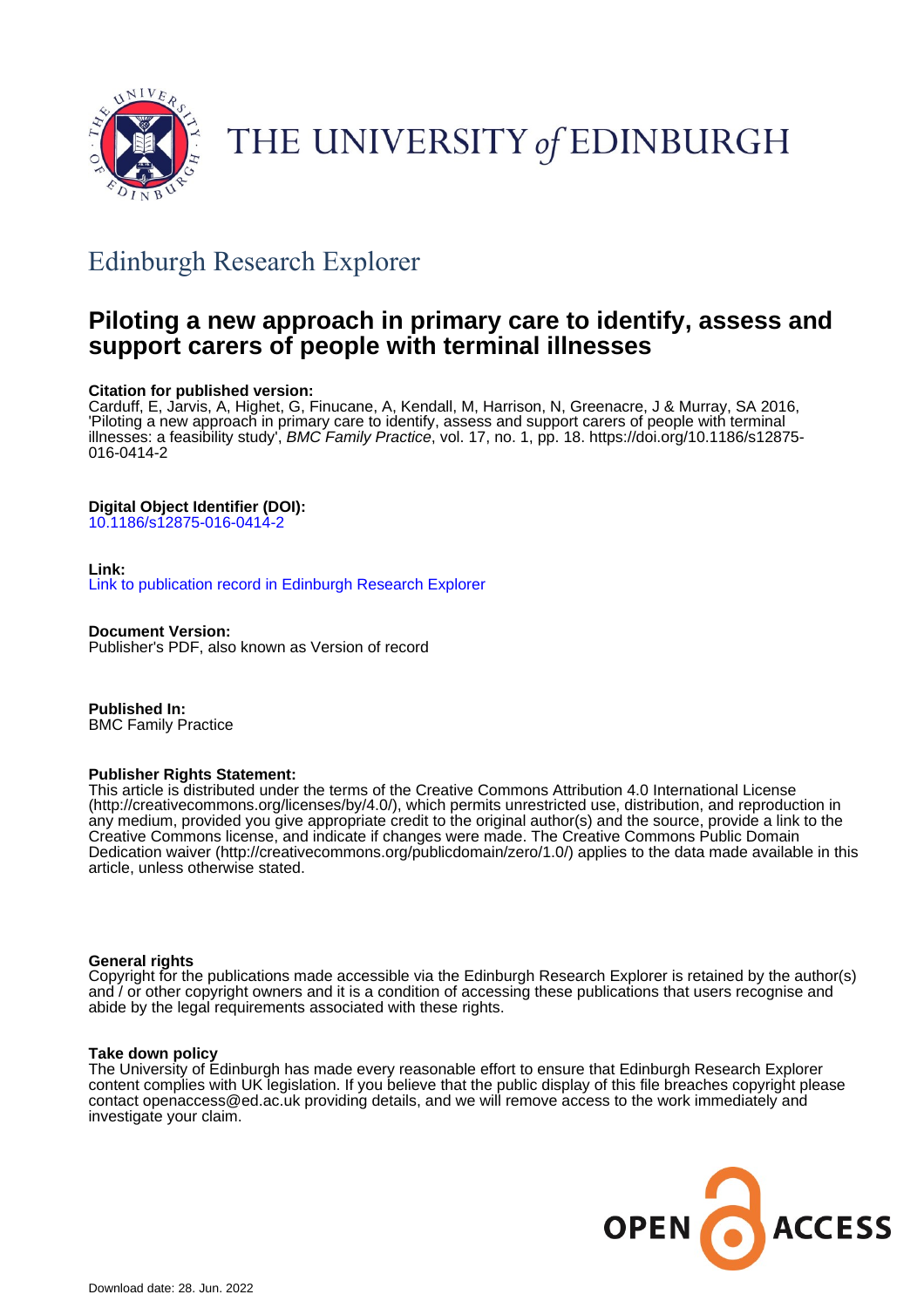

# Piloting a new approach in primary care to identify, assess and support carers of people with terminal illnesses: a feasibility study

Emma Carduff<sup>1\*</sup>, Alison Jarvis<sup>2</sup>, Gill Highet<sup>3</sup>, Anne Finucane<sup>4</sup>, Marilyn Kendall<sup>5</sup>, Nadine Harrison<sup>5</sup> , Jane Greenacre<sup>6</sup> and Scott A Murray<sup>5</sup>

#### Abstract

**Background:** General practices in the United Kingdom are encouraged to have a protocol for the identification of carers and a mechanism for social care referral. However, a minority of carers are identified and those caring for someone with a terminal illness often cope until the situation becomes overwhelming. Earlier identification could enable more timely support.

The aim of this project was to model and pilot a systematic approach to identify, assess and support carers of people with supportive and palliative care needs in primary care.

**Method:** The intervention was modelled on the Medical Research Council complex intervention framework with a preliminary theoretical phase, which has been reported elsewhere. In this study, which lasted 12 months, four general practices were recruited. Each practice identified a 'carer liaison' person to take the lead in identifying carers, followed by assessment and support using a toolkit modelled from the earlier phase. Qualitative evaluation interviews were conducted with carers who had received the intervention and the carer liaisons and general practitioners in the pilot practices. A stakeholder event was held to disseminate and deliberate the findings.

Results: The practices' populations ranged from 5840 to 10832 patients and across the four practices, 83 carers were identified. Thirty six carers were identified from practice registers (disease - 16; palliative care - 9; carer - 11; advanced care plan - 12), whilst 28 were identified opportunistically by practice staff at appointments or at home. Seven carers self-identified. Overall, 81 carers received the carer pack and 25 returned the Carer Support Needs Assessment Tool (CSNAT) form. Eleven carers received a follow up call from the practice to discuss support and 12 were also referred/signposted for support. Qualitative interviews suggest carers valued connection with their practices but the paperwork in the toolkit was onerous.

**Conclusion:** This approach to identifying and supporting carers was acceptable, but success was dependent on engagement within the whole practice. Carers did not tend to self-identify, nor ask for help. Practices need to proactively identify carers using existing opportunities, resources and computer systems, and also adopt a public health approach to raise carer awareness and perceived support within their communities.

Keywords: End of life, Family carer, Identification, Informal carer, Lay carer, Palliative care, Primary care, Support

\* Correspondence: [Emma.Carduff@mariecurie.org.uk](mailto:Emma.Carduff@mariecurie.org.uk) <sup>1</sup>

Marie Curie Hospice, Balornock Rd, Glasgow G33 3US, UK

Full list of author information is available at the end of the article



© 2016 Carduff et al. Open Access This article is distributed under the terms of the Creative Commons Attribution 4.0 International License [\(http://creativecommons.org/licenses/by/4.0/](http://creativecommons.org/licenses/by/4.0/)), which permits unrestricted use, distribution, and reproduction in any medium, provided you give appropriate credit to the original author(s) and the source, provide a link to the Creative Commons license, and indicate if changes were made. The Creative Commons Public Domain Dedication waiver [\(http://creativecommons.org/publicdomain/zero/1.0/](http://creativecommons.org/publicdomain/zero/1.0/)) applies to the data made available in this article, unless otherwise stated.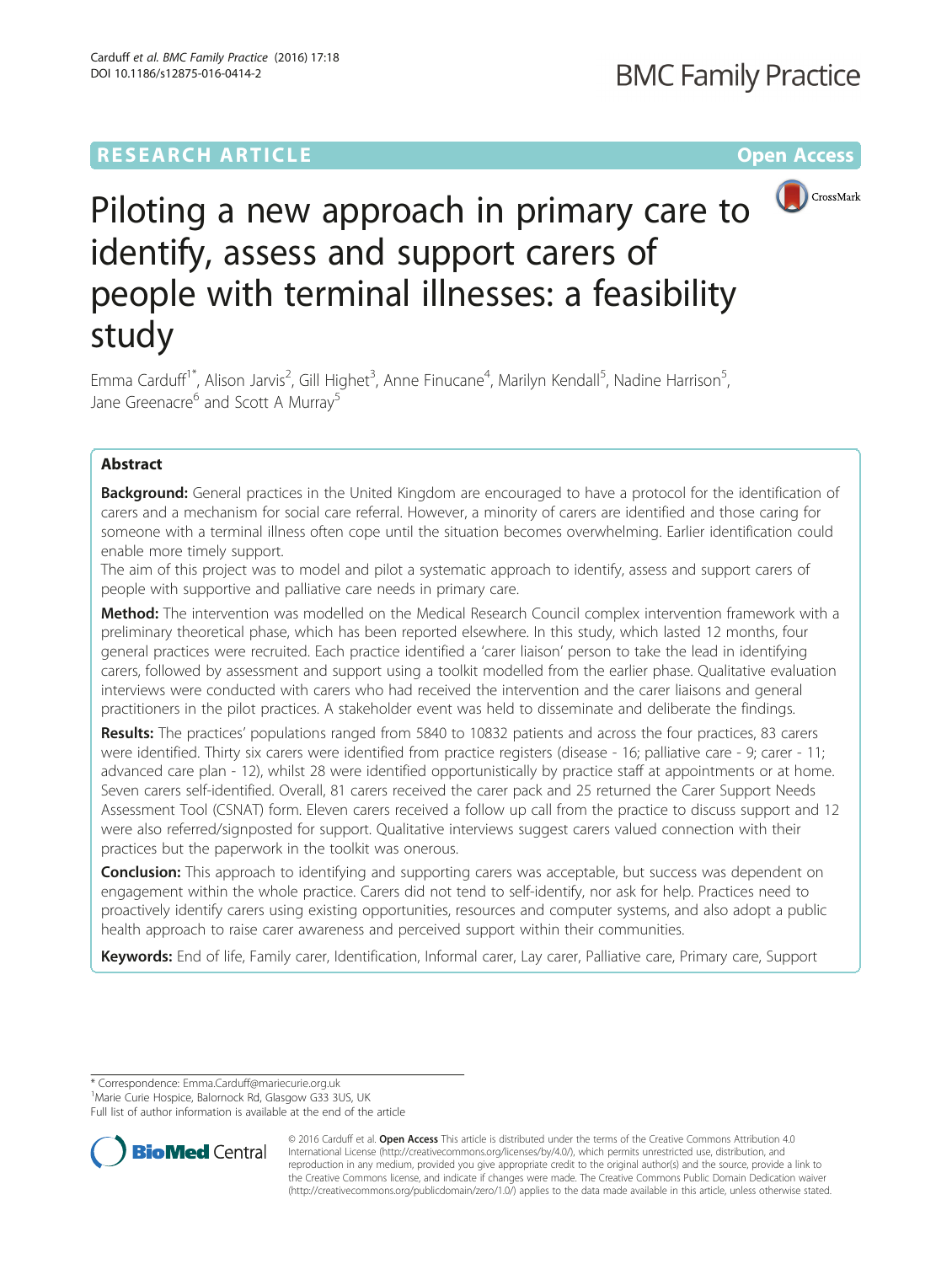#### Background

Approximately 17 % of the Scottish population provide unpaid care for a relative, friend or neighbour [[1\]](#page-9-0). Although caring can be a positive and rewarding experience, it can also have detrimental effects on the health and wellbeing of the carer. This can subsequently impact on the well-being of the person they care for. Caring can exacerbate pre-existing health problems or lead to new health problems for the carer [\[1](#page-9-0)]. 32 % of carers have indicated that caring has had a negative impact on their health with the biggest impact being psychological [\[1](#page-9-0)]. In a recent survey, unpaid carers reported poorer quality of life than non-carers [\[2](#page-9-0)]. The Scottish Health Survey analysis of mental well-being amongst carers showed that mental wellbeing scores decreased as hours of care provided increased [\[1](#page-9-0), [3\]](#page-9-0). Carers who are supporting someone at the end of life are more likely to suffer depression [[4\]](#page-9-0), social isolation, stress, anxiety and all of this in the context of losing someone close to them [\[5](#page-9-0)]. Around 70 % of carers receive no support with caring and, even among the 42 % of people who provide more than 35 hours of care per week [\[1\]](#page-9-0). Those who provide high levels of care over extended periods, are most at risk of poor mental health [[1\]](#page-9-0).

Previous work undertaken at the start of this study showed that one of the reasons carers did not identify themselves was that they were engulfed in their caring responsibilities and were unable to consider their own needs [[6\]](#page-9-0). Carers UK (2014) found that carers were less likely to actively engage in health promoting behaviours such as exercise and maintaining a balanced diet because of their caring responsibilities [[7](#page-9-0)].

The primary health care team (PHCT), is well placed to identify carers [[8\]](#page-9-0). General practices are encouraged to have a protocol for identifying carers, but most carers still go unrecognised. The benefit to the individual carer of being on the carer register varies: some practices use the register to offer carers annual flu vaccinations, longer and more flexible appointments as well as additional health checks. One of the major challenges of identifying carers in primary care is that neither carers, nor professionals see carers' needs as paramount. Caring, per se, is not seen as a medical problem [[6\]](#page-9-0).

Addressing carers' needs for respite, information, advice and training are effective ways to support carers – but if carers are not identified they are unlikely to access even small amounts of support that might make a difference. However, even when carers are known to professionals, they are often unaware of available support. [[6, 9\]](#page-9-0) Caring for someone with a terminal illness is particularly challenging [\[5, 10](#page-9-0)–[12\]](#page-9-0), therefore it is all the more important that such carers are identified early and signposted to support – recognising the importance of a preventative approach for carers at an early stage of caring when the demands may be less intensive.

There is now an increasing number of unpaid carers, in the light of an ageing population with more complex needs. Many of these carers will be supporting someone with a progressive illness. This study was designed to develop, pilot and evaluate a new model of identifying, assessing and supporting unpaid carers of people with palliative and supportive care needs, which could be further trialled in UK primary care.

#### Methods

This feasibility study followed the Medical Research Council (MRC) guidelines for developing complex interventions and was conducted over 2 phases [[13, 14](#page-9-0)]. We gained ethical approval for the study from South East Scotland Research Ethics Committee (REC reference 12/ SS/0142). A lay advisory group of carers was recruited in the first month of the study and met quarterly throughout to advise the multidisciplinary research team.

#### Phase 1 - Developing the model

In phase 1 we triangulated the findings from a literature review, focus groups and our previous extensive research involving carers of people at the end-of-life. We set out to understand the barriers to identifying carers from the perspective of carers themselves, the people they care for and health professionals. The findings from phase 1 have been reported elsewhere [\[6](#page-9-0)].

#### Phase 2 - Defining the model in practices Recruitment of the practices

Four practices were selected and recruited to reflect heterogeneity in practice size and demographics. These practices were known to the carer organisation who collaborated on the study (JG) and were thought to be 'carer aware', but that there was room for improvement in terms of identification and support. We approached the practice manager and General Practitioners (GPs) to discuss how the study would work and consulted them about the intervention before finalising the model. The intervention ran for 12 months in each practice.

#### Conducting the intervention

Based on the findings from phase 1, and in consultation with the practices and our lay advisory group, we developed a new practical approach to identification, assessment and support. Figure [1](#page-3-0) shows the process of the new model. First we suggested practices nominate a named carer liaison person (who they thought most appropriate) to lead the project. The research team met with the carer liaison regularly as the model was being rolled out and they were given detailed information on the intervention. We then suggested practices search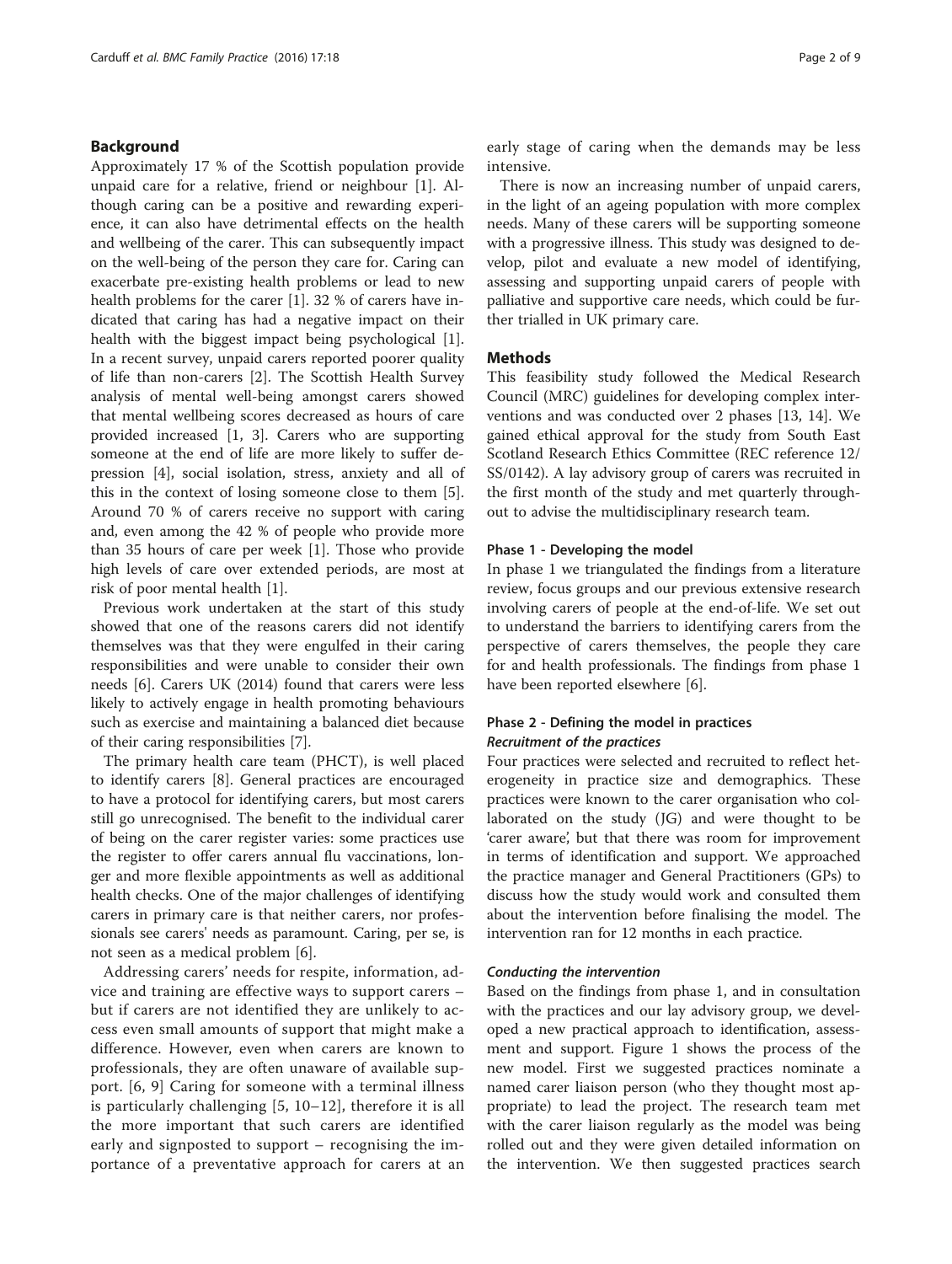<span id="page-3-0"></span>

existing registers (carer, disease specific registers such as dementia and other long term conditions, palliative care, advanced care plan (ACP)) to identify carers. Practices also displayed a poster in the waiting room to encourage carers to self-identify. When a carer was identified they were sent a carer toolkit which included:

- A cover letter on practice headed notepaper, explaining that the practice would like to support any unmet needs they might have.
- A brief questionnaire requesting demographic details about the carer and details of the extent of their caring role.
- The Carer Support Needs Assessment Tool (CSNAT) [[15\]](#page-9-0).
- 'Who to call?' fridge magnet with useful numbers for those approaching the end of life.

When the carer liaison sent out a carer toolkit they completed an audit form which was anonymised, photocopied and sent to the research team. If the assessment pack was returned and support needs were identified on the CSNAT, carers were invited to a follow-up conversation with the carer liaison (telephone or face to face). Carers were given the option not to be contacted. During the follow-up conversation, carers were offered/signposted to relevant support. A carer toolkit was also available for carers who were not registered in the pilot practices where the person cared for was registered. This included a cover letter, questionnaire and a leaflet for a local carer organisation.

#### Evaluating the model

We conducted semi-structured qualitative interviews with 11 carers who had received the intervention from their practice and with the carer liaison and one GP in each practice (total = 19). The carer interviews were conducted in the carer's own home or by telephone. Written consent was sought and the interviews were audiorecorded, transcribed and entered into the qualitative data analysis software package, NVivo [\[16](#page-9-0)]. All four carer liaison interviews were conducted in the GP practices. Telephone interviews were conducted with GPs. The data were then coded thematically and analysed using a coding framework devised by both researchers on the project (EC and GH). Emerging findings were discussed at regular intervals with the research team to ensure rigour. Specifically, the analysis focused on exploring the impact of the caring role on carers' lives, potential barriers to/strategies for identifying and supporting carers, carers' views on the role of the intervention in meeting their support needs, challenges associated with supporting carers, and future potential for providing carers' support in a primary care context.

We also convened a stakeholder event at the end of the project to discuss, formulate and disseminate our key findings with 21 health care professionals, academics and carers. The event was designed to disseminate, discuss and deliberate our findings. The group made recommendations based on the main findings of the study and some of these feature in the discussion.

#### Results

Table [1](#page-4-0) shows demographic information for each practice, pre and post intervention. All 4 practices had a protocol to identify carers. The primary care team member assigned to be the carer liaison in each practice differed. Three had a clinical role and one an administration role.

#### Intervention data

Identification - Fig. [2](#page-5-0) shows how carers were identified. Carer liaisons identified carers through practice registers, opportunistically during a routine appointment or carers could self-identify in the practice. In total, 83 patients were identified as having a caring role. Twenty eight of the 83 carers were identified opportunistically by the carer liaison or a GP. Thirty-six carers were identified from practice registers: palliative care register  $(n = 9)$ , illness registers ( $n = 16$ ), carer register ( $n = 11$ ). Twelve carers were identified through patient Anticipatory Care Plans (ACP) of the cared for person which we encouraged practices to also consider (ACPs were the subject of a new directed enhanced service (DES) in Scatland at the time of the study). Posters were put up in the practices at the beginning of the intervention to encourage carers to self-identify but only seven carers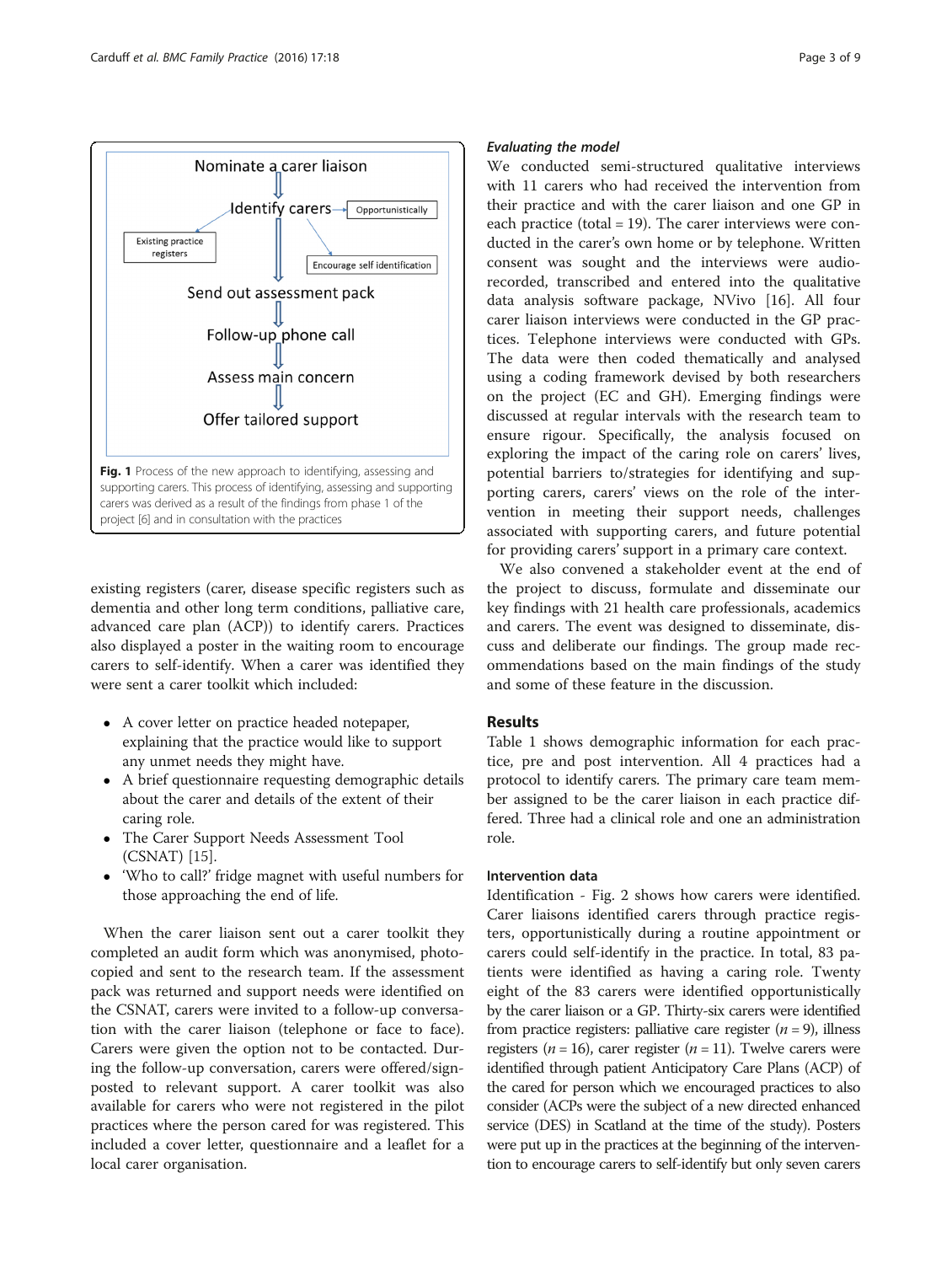<span id="page-4-0"></span>Table 1 Demographic information for each practice - Pre and post intervention

|                                                   | Practice A                               |                                                           | Practice B                                                 |                                                            | Practice C                     |                             | Practice D                                                                                                  |                                      |
|---------------------------------------------------|------------------------------------------|-----------------------------------------------------------|------------------------------------------------------------|------------------------------------------------------------|--------------------------------|-----------------------------|-------------------------------------------------------------------------------------------------------------|--------------------------------------|
|                                                   | Pre                                      | Post                                                      | Pre                                                        | Post                                                       | Pre                            | Post                        | Pre                                                                                                         | Post                                 |
| No of patients                                    | 10832                                    | 10464                                                     | 5840                                                       | 5601                                                       | 9122                           | 9156                        | 7044                                                                                                        | 7112                                 |
| Role of carer<br>liaison                          | Health care assistant                    |                                                           | Practice manager/nurse                                     |                                                            | Administrator/data entry       |                             | Phlebotomist                                                                                                |                                      |
| No of carers on<br>carer register<br>(all carers) | 224 (2%)                                 | 241 (2.3%)                                                | 41 (0.7%)                                                  | 41 (0.7%)                                                  | 19 (0.2%)                      | 17 (0.2%)                   | 92(1.3%)                                                                                                    | 112 (1.6%)                           |
| How do carers<br>get on the<br>register?          | or nurse<br>identify/flu clinics clinics | Questionnaire/GP Questionnaire; GP/<br>nurse identify/flu | Referral/posters in waiting<br>room/new patients/ad<br>hoc | Referral/posters in waiting<br>room/new patients/ad<br>hoc | Referral<br>from GPs<br>or DNs | New patient<br>registration | Clinician suggestion/staff Registration/GPs,<br>ID/in-house invite e.g.<br>form/GP's/DNs registration forms | nurses at consultation/Flu<br>season |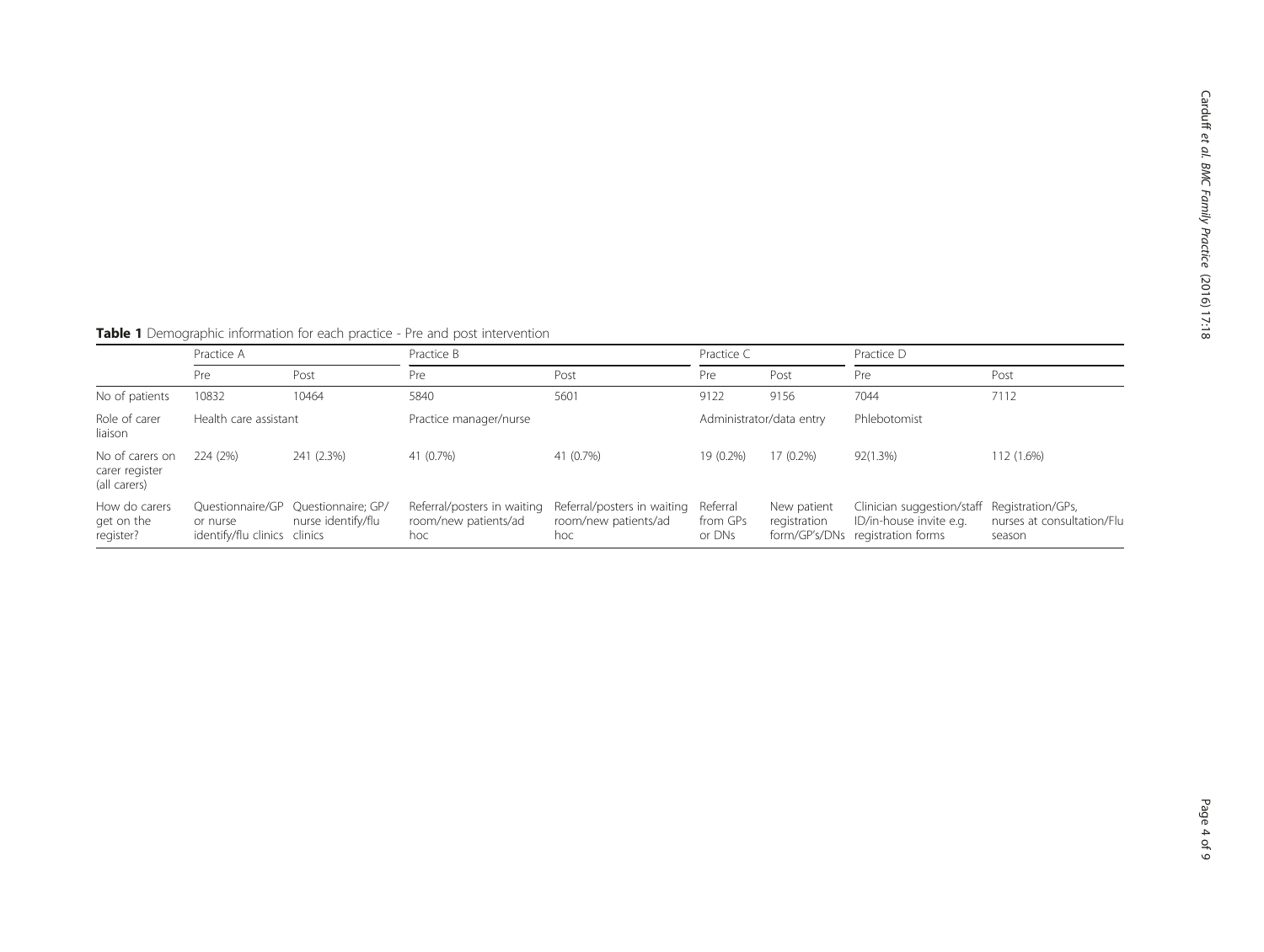<span id="page-5-0"></span>

did so. Twelve carers were registered in another practice and as a result were not given the CSNAT to complete.

a person with dementia (40 %), while 13 (16 %) carers were caring for a person with cancer and the same for lung disease.

Of the 83 carers identified, 55 (66 %) were female and 28 (34 %) male. Figure 3 shows the main diagnoses of the cared for people. Thirty three carers were caring for

Assessment and support - Table [2](#page-6-0) shows the return data for the carer assessment packs. Thirty packs were



Fig. 3 Main diagnosis of the cared-for person. The bar chart in Fig. 3 shows the diagnosis of the cared for person for the 83 carers who were identified. Data were collected from the audit forms which were kept by the carer liaison in each practice. Most of the carers identified by the carer liaison were caring for someone with dementia ( $n = 33$ ). Other diagnoses included auto-immune disease ( $n = 3$ ), cancer ( $n = 13$ ), frail older people ( $n = 2$ ), heart disease ( $n = 5$ ), kidney disease ( $n = 1$ ), lung disease ( $n = 14$ ) and neurological disease ( $n = 8$ ). The category of other diagnoses included chronic alcoholism and late stage Downs Syndrome ( $n = 3$ )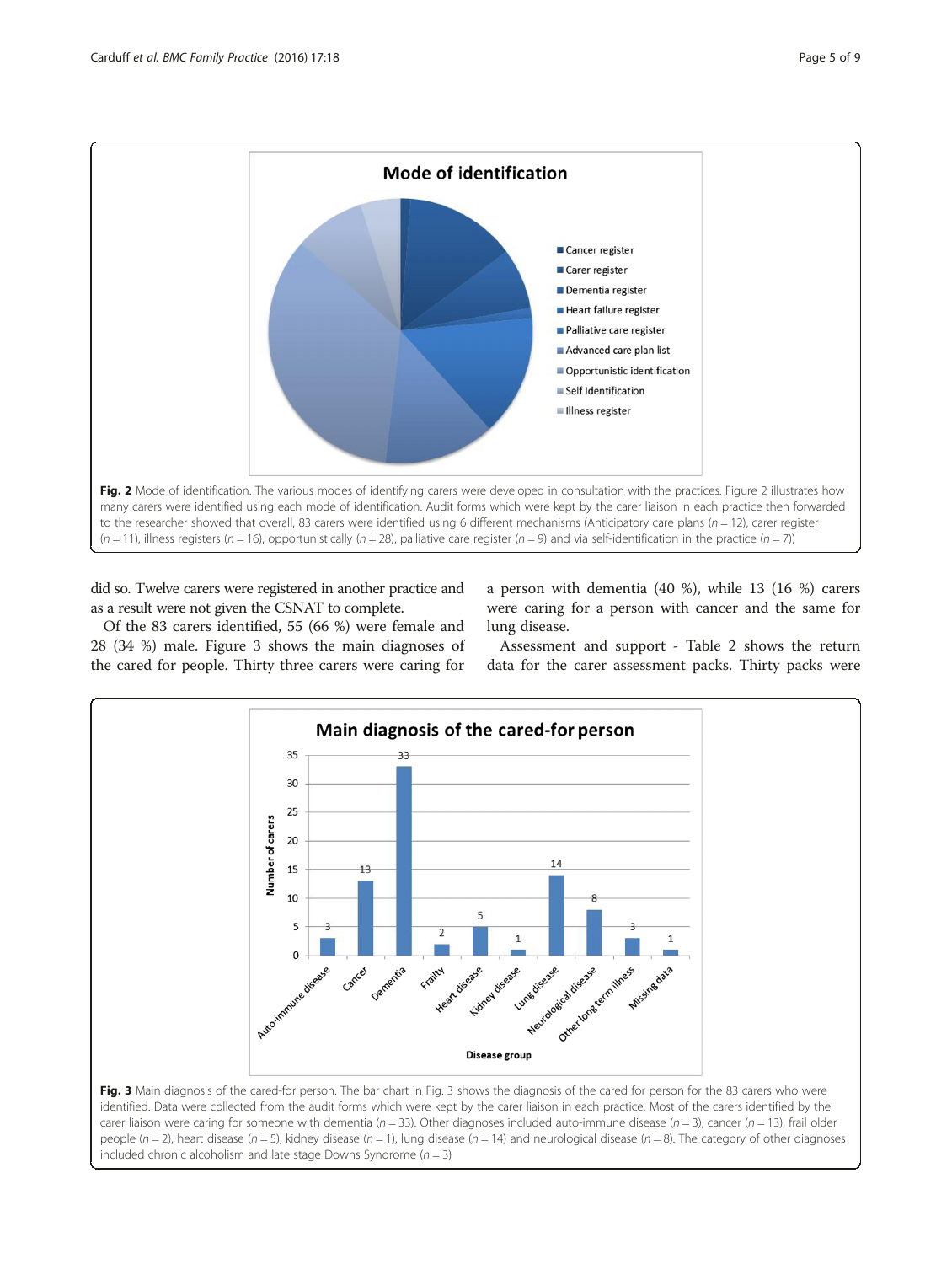<span id="page-6-0"></span>Table 2 Return data for the carer assessment packs

| Outcome                                | Number    |
|----------------------------------------|-----------|
| Assessment packs sent                  | 81        |
| Packs completed and returned           | 30        |
| CSNAT returned                         | 25        |
| Carers identified at least 1 need      | 20        |
| Needs were identified on average       | $4(1-11)$ |
| Follow-up conversations                | 18        |
| Carers signposted/referred for support | 12        |

completed and returned. Twenty-five returned the CSNAT and of these, 20 identified at least 1 need. Follow-up conversations between the carer liaison and carer were conducted with 18 of the 20 who reported need. Of these, 12 were signposted or referred for support. Eleven were directed to Voice of Carers across Lothian (VOCAL) and others included the local Maggie's Centre, the GP, Alzheimer's Scotland, Volunteer Net, and Edinburgh Carer Council. Seven carers were referred to more than one place.

#### The acceptability of the intervention Carers

Eleven carers, with a mean age of 74 years (range 58 years – 86 years), were interviewed across the participating practices. Table 3 shows the age, relationship and illness of the cared for person for the caregivers. Eight were caring for a close relative (usually a spouse) with dementia. Other conditions included cancer and lung disease. Our interviews revealed that taking on the care of someone with an advanced illness is often a gradual process, consequently many people caring for a close relative do not identify themselves as 'carers', preferring instead to view their caring role as a natural extension of their relationship with the cared for person.

Table 3 Characteristics of carer interviewees

| Age | Sex of carer | Relationship to<br>cared for person | Cared for<br>person's illness |
|-----|--------------|-------------------------------------|-------------------------------|
| 58  | M            | Husband                             | Neurological                  |
| 80  | M            | Husband                             | Dementia                      |
| 72  | F            | Daughter                            | Dementia                      |
| 86  | F            | Sister                              | Dementia                      |
| 72  | F            | Wife                                | Dementia                      |
| 78  | F            | Wife                                | Lung disease                  |
| 77  | F            | Wife                                | Dementia                      |
| 79  | M            | Husband                             | Dementia                      |
| 68  | F            | Wife                                | Cancer                        |
| 77  | M            | Husband                             | <b>COPD</b>                   |
| 63  | F            | Sister                              | Cancer                        |

"The challenge was sometimes getting people to talk to you, or to accept their role as a carer" (Carer Liaison)

This was also identified by the health professionals who described this as a barrier to engaging carers in the project.

"I guess a lot of people looking after people don't really see themselves as a carer" (GP)

Carers of people with dementia, in particular, spoke in bleak terms about the unrelenting impact on their lives of caring for a loved one,

"our whole lives have just collapsed, we've crashed and burned" (Carer)

For some, feelings of loss can also extend to friends and other family members who may become distant.

"I've also found that nobody wants to know your problems – you lose friends, they don't want to come to the house, they don't want to see you, and all the rest of it. Your family itself, it gets very distant" (Carer)

Attempting to assess carers' needs using a written assessment tool was not particularly effective in our feasibility study, partly because such forms may 'get lost' in the volume of paperwork that carers receive.

"I've got a heap of papers that I need to get through, so I probably haven't done anything with it" (Carer)"It's very difficult for folk to get through all the paper-work and assimilate and bring it down to what their needs are" (Carer)

Carers did not describe the need for intensive support, preferring smaller interventions. However, feeling 'connected' was very important to the well-being of the carers in our sample and they endorsed the provision of such support being available in their community through their local GP practice.

"It's always nice if somebody rings you up and says, how are you? I think that would make you feel that you were connected because at the moment I don't" (Carer)

#### Professionals

Interviews with the Carer Liaisons and GPs in the participating sites highlighted the importance of carer support being embedded across whole practices. In GP practices in Scotland, electronic Key Information Summaries (eKIS) (a shared national electronic record to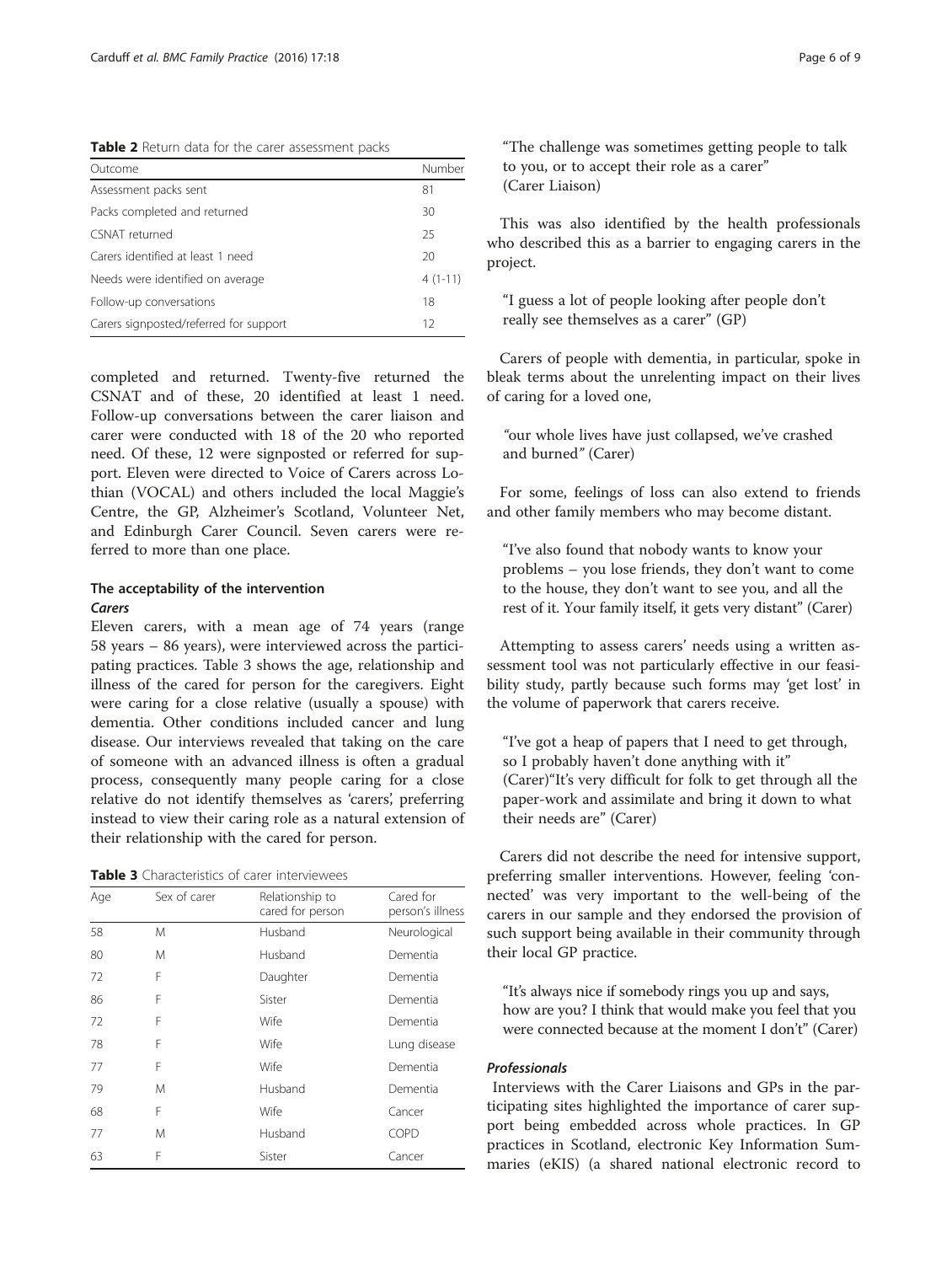enable sharing of clinical information between unscheduled care staff and GPs [[17\]](#page-9-0)) may be a useful way of identifying carers as part of the anticipatory care planning process, but this may have to be championed by a key worker in the practice.

"Key Information Summary, so it's sharing information with the out of hours, but if you start one of those they're asking for relatives and next of kin and carer information, so it's highlighting that sort of information that you need to be providing as well so I guess we're picking up a lot more than we used to and we're certainly thinking about it a lot more" (GP)

GPs were positive about the need to identify and support carers. They felt that it was part of their job as family doctors and that their relationship with families enabled carer support. Professionals also highlighted that the structure of general practice - offering continuity and holistic care - enabled carer support. GPs described that all members of staff could know patient and carer circumstances, and may flag up difficulties, but that did not necessarily require formal assessment.

"one of the advantages of continuity of care is that you get to know people and you get to know what's going on in the wider family or at what point you need to step in and say actually, I think you need a bit of a rest and so on" (GP)

Professionals described the challenge of addressing the carer's need in a consultation with the cared-for person. However, they also acknowledged that such a consultation could also present an opportunity to identify someone who has a caring role and is struggling.

"people might come in specifically to ask if there's any help, or quite often come in just kind of stressed and depressed or anxious or whatever and when you go in to why that's happening, it turns out they've got somebody that they're worried about or having to spend a lot of time and effort trying to deal with and finding it difficult" (GP)

They offered some conflicting views about the public awareness of the need to support carers. Some stated that this was a current topic of public debate while others felt it should be made so. Overall, there was agreement for the need to increase awareness of what support is available to carers through signposting and public health campaigns.

"I think it's all about information and just making sure that information is local and up to date" (GP)

However, there was frustration that GPs could identify the support which was required but that it was slow to initiate.

"it gets critical when, you know, you really need to get some kind of respite care and that side of it is really, really slow to sort of move…….if you can see that someone could really do with going into a care home or something just to give their partner a rest that actually is really hard to organise, or doesn't happen quickly" (GP)

Overall, practices were open to new or adapted ways of working to help support carers, pleased to have been given the opportunity to consider carer support and keen to hear about the outcome of the study.

"It's a very, very complex area but I'm so glad you've done this because I think it's really made us think about it and we have discussed at partners' meetings and its thrown up some interesting thoughts on it" (Carer Liaison)

#### Discussion

We set out to develop an intervention model of carer identification, assessment, support and referral and then to pilot and evaluate the resulting intervention, focussing on identification. The findings suggest that such an intervention is both feasible and acceptable but the number of carers identified was small. In two of the practices the number of carers on the register increased, although this is an unreliable marker as carers were also removed from the register if they no longer had a caring role. Our study reflects the problematic nature of carer identification [\[6](#page-9-0)], in that many carers do not think of themselves as such, meaning they are unlikely to come forward or seek help. Additionally, caring for someone towards the end of life is all encompassing, meaning carers struggle to find the time to assess their own needs or ask for help [\[6](#page-9-0)]. In practice terms, we propose that carers should not only take part in Advance Care Planning discussions, but their own needs should be considered as well as the patient's, using initiatives such as eKIS [[17](#page-9-0)] and Co-ordinate my Care [[18](#page-9-0)] to trigger carer identification and make this routine in primary care. Other triggers to identifying carers might include applications for power of attorney for carers of patients with dementia, or entry on the palliative care and disease registers. Although it has been suggested that carers only seek information which is situation and context specific [[19\]](#page-9-0), we invite primary care practitioners to consider the appropriateness of identifying a carer and potential needs around the time of diagnosis. In this way, crises in the caring situation may be reduced, or even eliminated.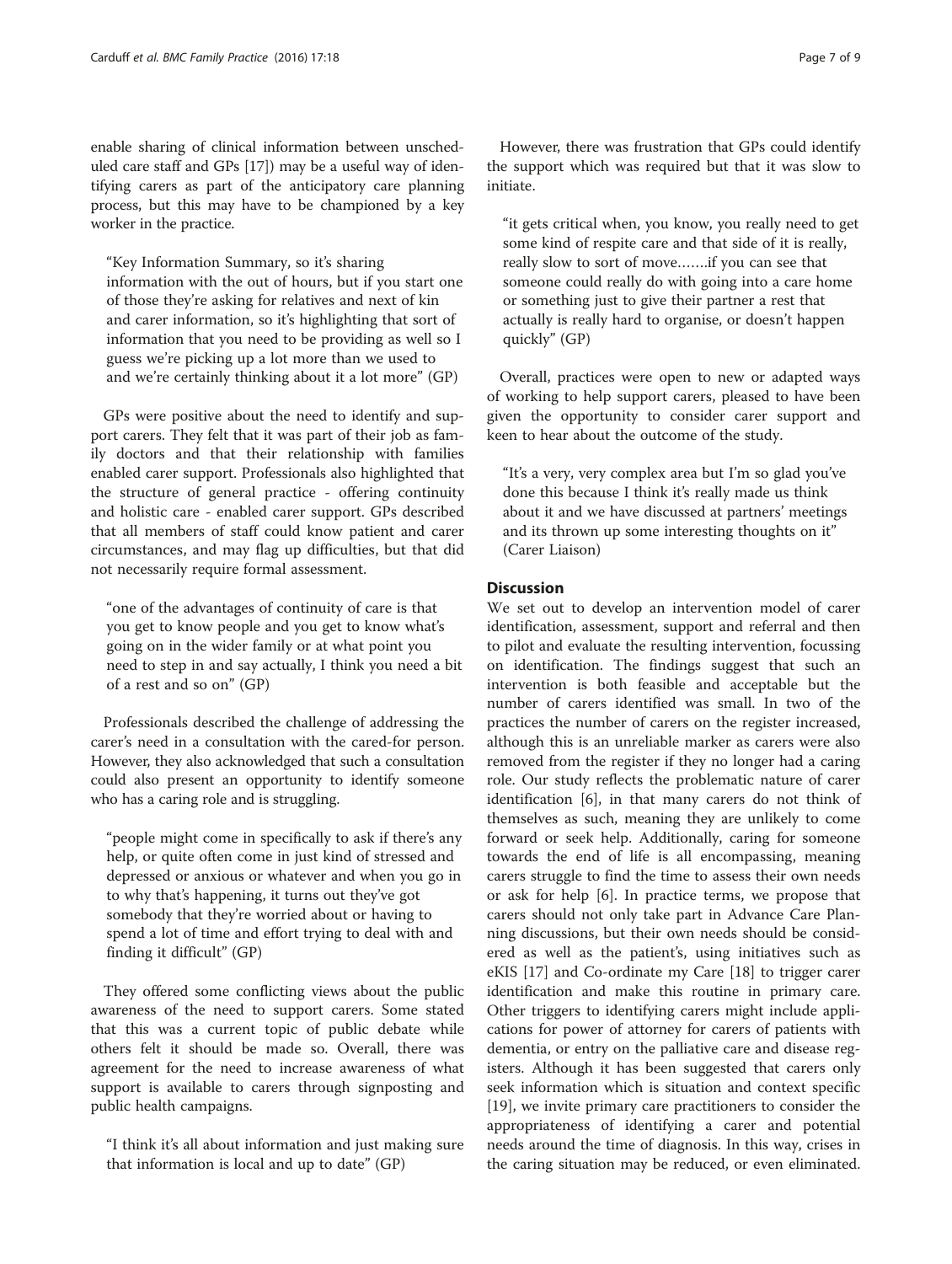Recent incentives to increase advance care planning for patients with long term conditions may be a useful vehicle to help facilitate this internationally.

As the findings illustrate, opportunistic identification within the practices was successful – particularly where there was greater overall carer awareness. Therefore, we advocate for a programme of education for all staff about what services are available. Linking with the third sector may enable practices to achieve this without too much effort or money. A priority for carers is to feel 'connected' with their general practice - having a single point of contact, such as a named carer liaison or GP, is one way of achieving this. The findings suggest that identifying carers is more successful when the carer liaison has a clinical role, and has good interpersonal skills to form relationships with the carers. However, this is most likely to be effective when carers' support is embraced, as an important priority, across the whole practice. It may be that the carer liaison role could usefully be developed to encompass an outreach element which would involve mapping out and linking in with community groups and networks in their area to try and identify carers and to offer information and advice. Given existing pressures on GP practices, this may be difficult to achieve unless it is incentivised financially. However, in doing so, carer support can be tailored to the needs of individual communities. For example, young carers and black, ethnic minority, lesbian, gay and transgender carers have been very hard to identify [\[19\]](#page-9-0).

We propose that the Primary Health Care Team, possibly in conjunction with local carer organisations, actively reach out to their communities and embed carer support within a locality and as a result connect carers to both their practices and their communities. They should adopt a neighbourhood approach to raise awareness of the caring role, not just to those caring at the end of life, but to the estimated 17 % of the Scottish population who are caring. This would foster relationships between third sector organisations and encourage the transfer of knowledge. Outreach/community strategies would also encourage carers within the community to come together. Many people caring for a close relative prefer to draw on informal support from family and community rather than accessing more formal support. A recent study reported that caregivers of cancer patients found family support facilitated the search for meaning after diagnosis [\[20](#page-9-0)]. A number of carers in our study spoke of the importance of peer support as a way of gaining information. We should help carers to nurture the informal relationships where they find support. Community initiatives to help identify and support carers are starting to bring a health promoting approach to end of life care, and these developments can be facilitated by primary care teams using a toolkit [[21, 22\]](#page-9-0).

However, professionals should not assume that all carers need support. Support comes in many guises and practices should not fear asking people what help they need. The findings in this study suggest that carers do not have a great number of needs but they did value knowing whom to contact when their situation changed. The integration of health and social care in Scotland will bring about changes to carer services as they are devolved to localities, which makes this paper timely.

Our findings point to the need for an individualised, innovative and flexible approach to carer support and assessment that takes account of both social and medical needs. There is an increasing number of innovative methods of support which are shown to be acceptable and useful to carers who are supporting someone at home [\[23](#page-9-0), [24](#page-9-0)]. Yet, this support can only be given if the carer is identified in the first place. Such an approach should also acknowledge different and dynamic dimensions of need across the whole carer trajectory and in relation to the illnesses of those they are caring for. For example, caring for someone with dementia is likely to be a different experience to caring for someone with cancer or COPD. In light of our discussions at our stakeholder event, we suggest that future research should explore innovative modes of identifying carers of people with terminal illness, earlier in the illness trajectory – possibly using computerised searches in primary care. Support strategies could include empowering carers to identify personal resources to facilitate coping through semi-guided conversations with the carer liaison or other carer organisation, and approaches to embedding carers identification and support across whole practices and local communities.

#### Limitations

The study was only conducted in four general practices and therefore the findings are not necessarily generalizable. Although we recruited to reflect differences in size and demography, all were located in a geographically homogenous area. This project was designed to identify carers with a supporting role for someone towards the end of life. However we have become aware of the challenge of identifying when the cared-for people are at the end of life. Often, the palliative care register is used for patients who are in the last few weeks of life and for many; by that time, the opportunity to support the carers has largely gone. The first theoretical phase of this project highlighted the challenges in identifying carers. Although our intervention was designed to address the barriers, many carers remained unidentified for the complex reasons we described.

This study is strengthened by the continued presence of the lay advisory group of carers and the stakeholder event. The researcher met with the advisory group